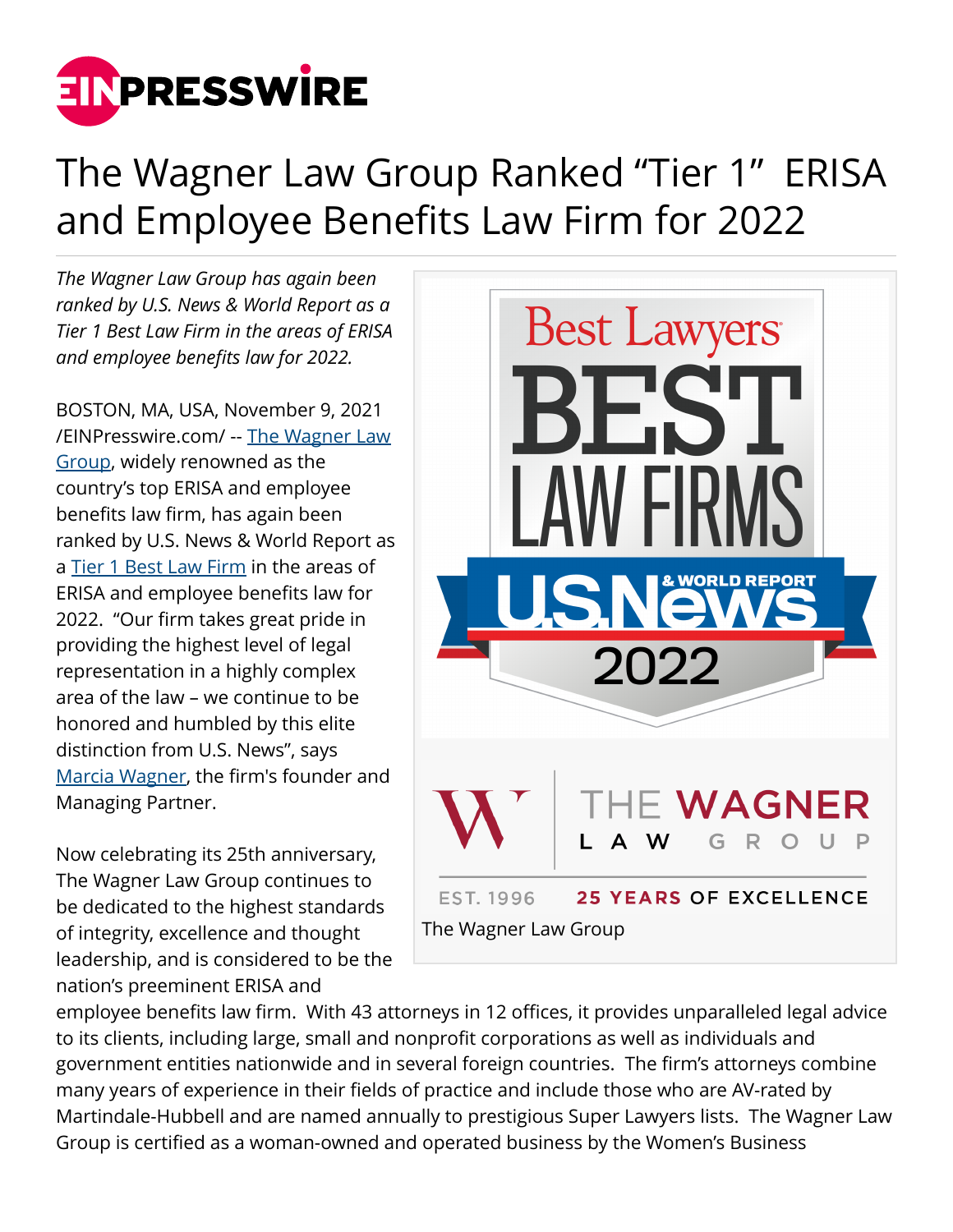Enterprise National Council and is listed among the largest womanowned businesses in Massachusetts by the Boston Business Journal.

The firm's nationally recognized ERISA and employee benefits practice contains highly focused and specialized practice areas, including: fiduciary compliance, retirement plans, employee stock ownership plans (ESOPs), executive compensation and nonqualified plans, welfare benefit plans, Retiree Medical Trusts, Taft-Hartley benefit plans, PBGC matters, litigation, expert witness services and



Marcia Wagner, founder and Managing DIrector of The Wagner Law Group

independent fiduciary services. The firm routinely addresses issues involving defined benefit pension plans, profit sharing and 401(k) plans, ESOPs, multiemployer plans, Davis-Bacon plans, prototype and other pre-approved plans, voluntary employees' beneficiary associations (VEBAs), cafeteria plans, group medical and health plans (including ACA, HIPAA and COBRA), qualified

## ſſ

Our firm takes great pride in providing the highest level of legal representation in a highly complex area of the law – we continue to be honored and humbled by this elite distinction from U.S. News."

*Marcia S. Wagner, founder and Managing Partner* domestic relations orders, qualified medical child support orders, and qualified and nonqualified deferred compensation programs.

Attorneys at The Wagner Law Group have considerable experience assisting clients in all aspects of establishing, operating, merging and terminating benefit plans and executive compensation arrangements, and explaining the application of labor, tax and securities laws and regulations to sponsors of employee benefit plans and executive compensation programs. They have also designed individualized transactional compliance systems to enable employers to comply with ERISA and the Internal

Revenue Code. The firm's attorneys regularly advise clients on the application of the fiduciary responsibility and prohibited transaction provisions of ERISA to various types of transactions and investments, and represent clients in requests for individual and industry-wide (class) exemptions from the prohibited transaction provisions of ERISA.

The Wagner Law Group has also developed a unique fiduciary audit practice under which it reviews the operation of clients' benefit plans, and its attorneys also assist clients in locating, selecting and engaging investment advisers for their retirement plans. The firm has successfully represented innumerable clients before the Department of Labor, the IRS and the PBGC in